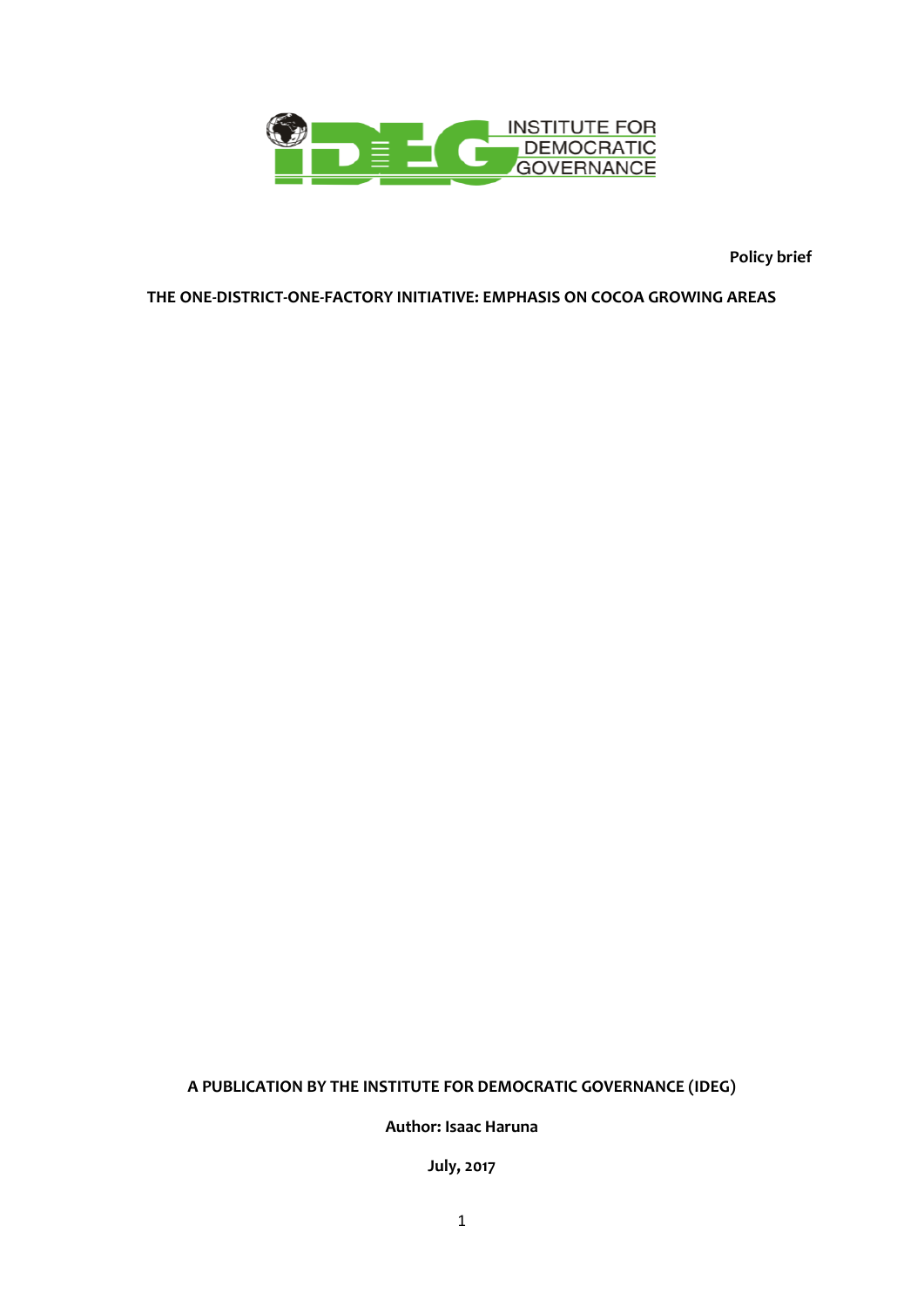## **Table of Contents**

| WHY ESTABLISH COCOA PROCESSING INDUSTRIES IN BIA WEST AND JUABOSO DISTRICTS?  6 |  |
|---------------------------------------------------------------------------------|--|
|                                                                                 |  |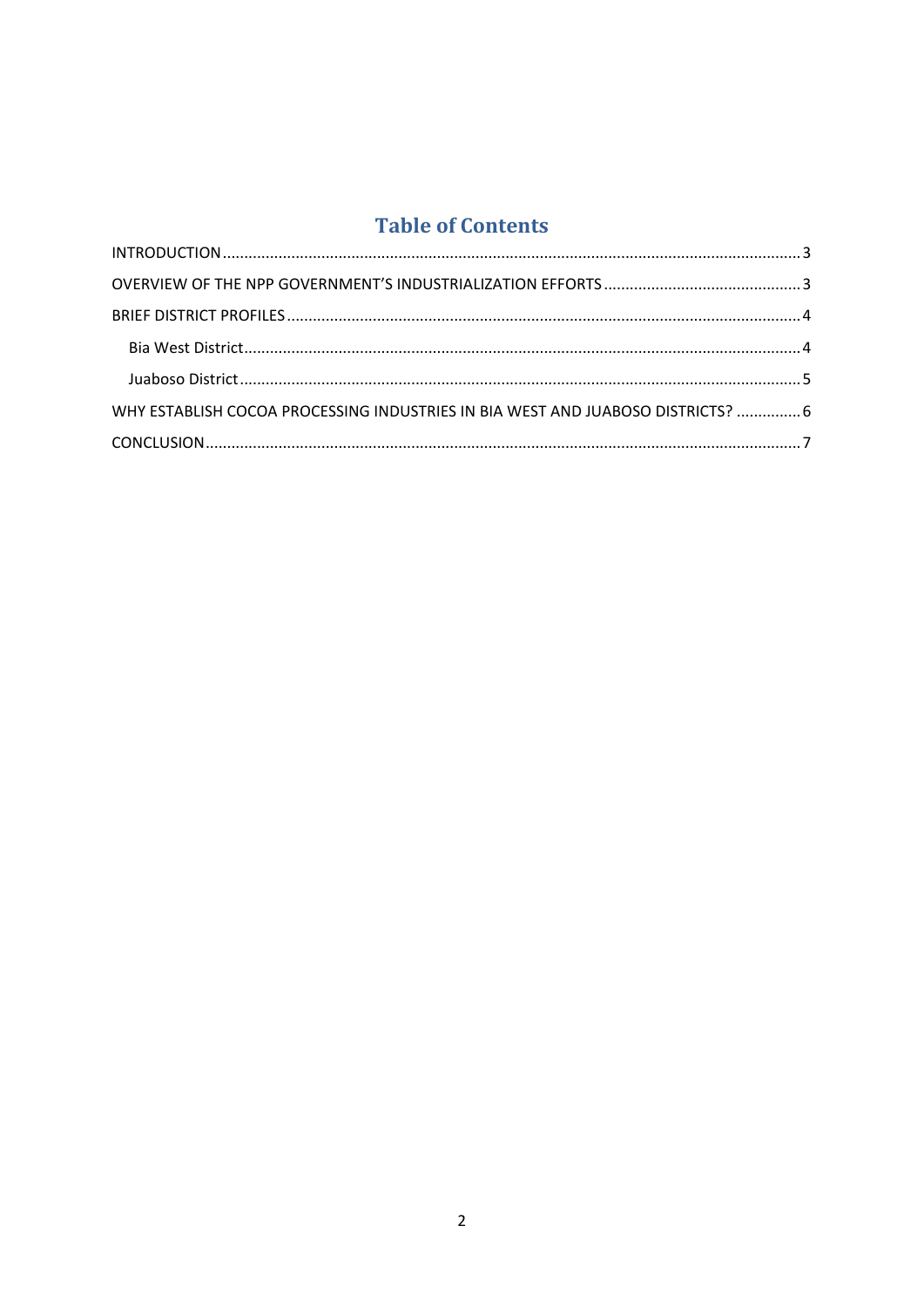#### <span id="page-2-0"></span>**INTRODUCTION**

There is little, if any, doubt that industrialization provides the bedrock for the socio-economic transformation of economies the world over. Industrialization clearly played and still plays crucial roles in the development of countries in the Global North and Asia. In sub-Saharan Africa (SSA), however, the case is quite the opposite as the industrial sector is highly underdeveloped while there is a bourgeoning service sector. The agricultural sector, on the other hand, has often been the base of these economies. Thus, the underdevelopment of these economies could also be largely looked at in terms of the underdevelopment of the industrial sector.

The peculiar challenges with Ghana's effort to industrialize include, among others, a "…lack of access to finance, high interest rates, inadequate and poor quality raw materials for industrial processing, lack of land for industrial zones, unreliable and expensive power source"<sup>1</sup>. The New Patriotic Party (NPP) government, recognizing the challenges, set out to implement a very 'ambitious' industrialization policy mainly within the framework of three industrial development initiatives, namely, (i) the One-District-One-Factory Initiative; (ii) the Strategic Anchor Initiatives; and; (iii) the Industrial Sub-contracting Exchange.

The focus of this policy brief is on the first of these initiatives which is the One-District-One-Factory (ODOF) Initiative because it is the premium district industrialization programme in Ghana that seeks to "... ensure an even, spatial spread of industries."<sup>2</sup> It is through this kind of industrial policy that rural communities concentrated in rural districts can also experience accelerated growth and development. This paper focuses on exploring the feasibility of building cocoa processing industries in Bia West and Juaboso Districts in Ghana. The paper begins with a brief overview of the government's efforts to deliver on its mandate of industrialization since coming to office. A brief profile of the Bia West and Juaboso Districts is are then outlined. The paper finally makes a strong case for the establishment of cocoa processing industries in these districts as part of ODOF Initiative.

### <span id="page-2-1"></span>**OVERVIEW OF THE NPP GOVERNMENT'S INDUSTRIALIZATION EFFORTS**

The NPP made what would appear to be very ambitious promises as it campaigned towards the 2016 elections. The NPP's vision to industrialize Ghana with the establishment of factories in each of the 216 districts may have partly contributed to its victory. While it may appear ambitious, barely 7 months into office, the government has demonstrated some commitment towards delivering on its mandate on industrializing Ghana. In January 2017, the Minister for Trade and Industry, Mr Alan John Kwadwo Kyerematen, reassured Ghanaians about the government's commitment to

 $\overline{a}$ 

<sup>1</sup> See Highlight of the New Patriotic Party (NPP) Manifesto for Election 2016. p. 9.

<sup>&</sup>lt;sup>2</sup> Ibid. p. 10.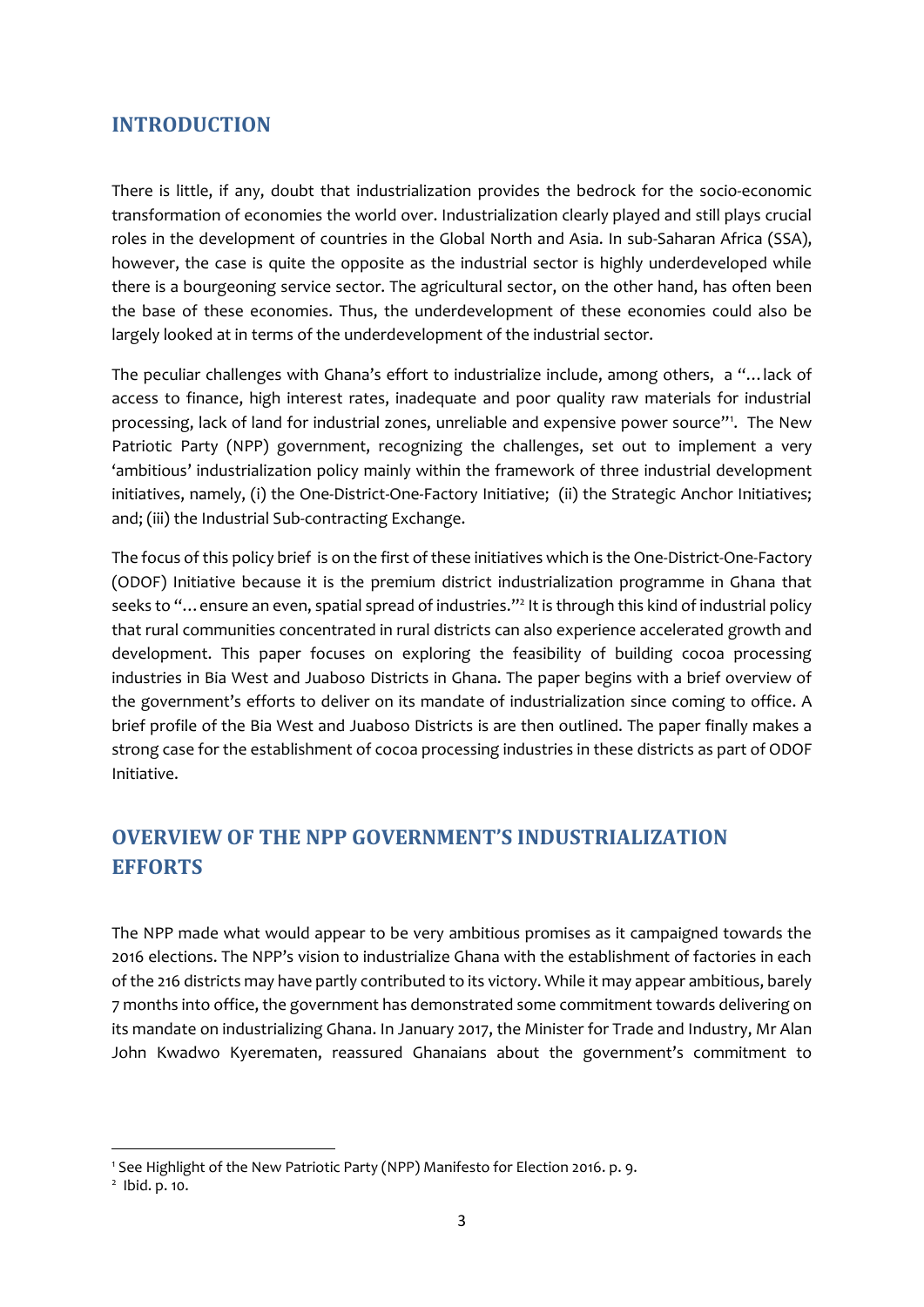implementing the ODOF project while recognizing that paramount to rolling out this project is availability of capital<sup>3</sup>.

Nonetheless, the government, through its bilateral relations with the People's Republic of China, has been able to secure funds to the tune of US\$ 2 billion to support the project. Although the ODOF is a government initiative, implementation would be done through the private sector. Thus, the government seeks to disburse the funds to the private sector through banks such as the Universal Merchant Bank, Access Bank and the Ghana Commercial Bank (GCB). It is worth noting that the China Building Material Equipment Import and Export Corporation would partner the private sector in Ghana to build the district based factories. 4

It is must be emphasized that the amount of money committed into the development of districts in Ghana with regard to industrialization is so unprecedented. Since Kwame Nkrumah's regime in the early 1960s, no government has demonstrated such a level of commitment to the economic transformation of districts in Ghana. In order to ensure that this investment inures to the benefit of Ghanaians in general and the districts in particular, it is important that the allocation of factories across the districts is done taking into cognizance the districts' own peculiarities that would reinforce government's effort to establish factories through the private sector.

### <span id="page-3-0"></span>**BRIEF DISTRICT PROFILES**

The Bia West and Juaboso Districts are border districts located in the Western Region of Ghana. These districts border Cote d'Ivoire to the West and thus have some of the country's entry/exit points to Cote d'Ivoire. The districts are located in a region that accounts for over 50 percent of total cocoa production in Ghana.<sup>5</sup> To appreciate the urgent need for the establishment of confectionary factories in these districts, a prior understanding of the profile of these districts would be vital.

## <span id="page-3-1"></span>**Bia West District**

**.** 

Bia West District has a total population of 88,989 constituting 3.7 per cent of the total population of the Western Region. The District has more male population (51.4%) than female population (48.6%) while the percentage of people residing in rural areas (73.4%) is far higher than those in urban areas (26.6%). <sup>6</sup> The District has a youthful population with a total age dependency ratio of

<sup>3</sup> See GNA (2017). Private sector to play critical role in industrial revolution – Kyerematen. Available at [https://www.ghanabusinessnews.com/2017/01/25/private-sector-to-play-critical-role-in-industrial-revolution](https://www.ghanabusinessnews.com/2017/01/25/private-sector-to-play-critical-role-in-industrial-revolution-kyerematen/)[kyerematen/](https://www.ghanabusinessnews.com/2017/01/25/private-sector-to-play-critical-role-in-industrial-revolution-kyerematen/) [Accessed, 9<sup>th</sup> August, 2017]

<sup>4</sup> See Doreen Andoh (2017). China gives Ghana US\$2bn to finance one-district, one-factory-Veep. [http://www.graphic.com.gh/news/general-news/china-gives-ghana-2bn-to-finance-one-district-one-factory](http://www.graphic.com.gh/news/general-news/china-gives-ghana-2bn-to-finance-one-district-one-factory-veep.html)[veep.html](http://www.graphic.com.gh/news/general-news/china-gives-ghana-2bn-to-finance-one-district-one-factory-veep.html) [Accessed 9th August, 2017]

<sup>5</sup> Asante-Poku, A., & Angelucci, F. (2013). Analysis of incentives and disincentives for cocoa in Ghana. *Technical notes series*.

<sup>6</sup> See Ghana Statistical Service (2014). 2010 Population and Housing Census. District Analytical Report, Bia West.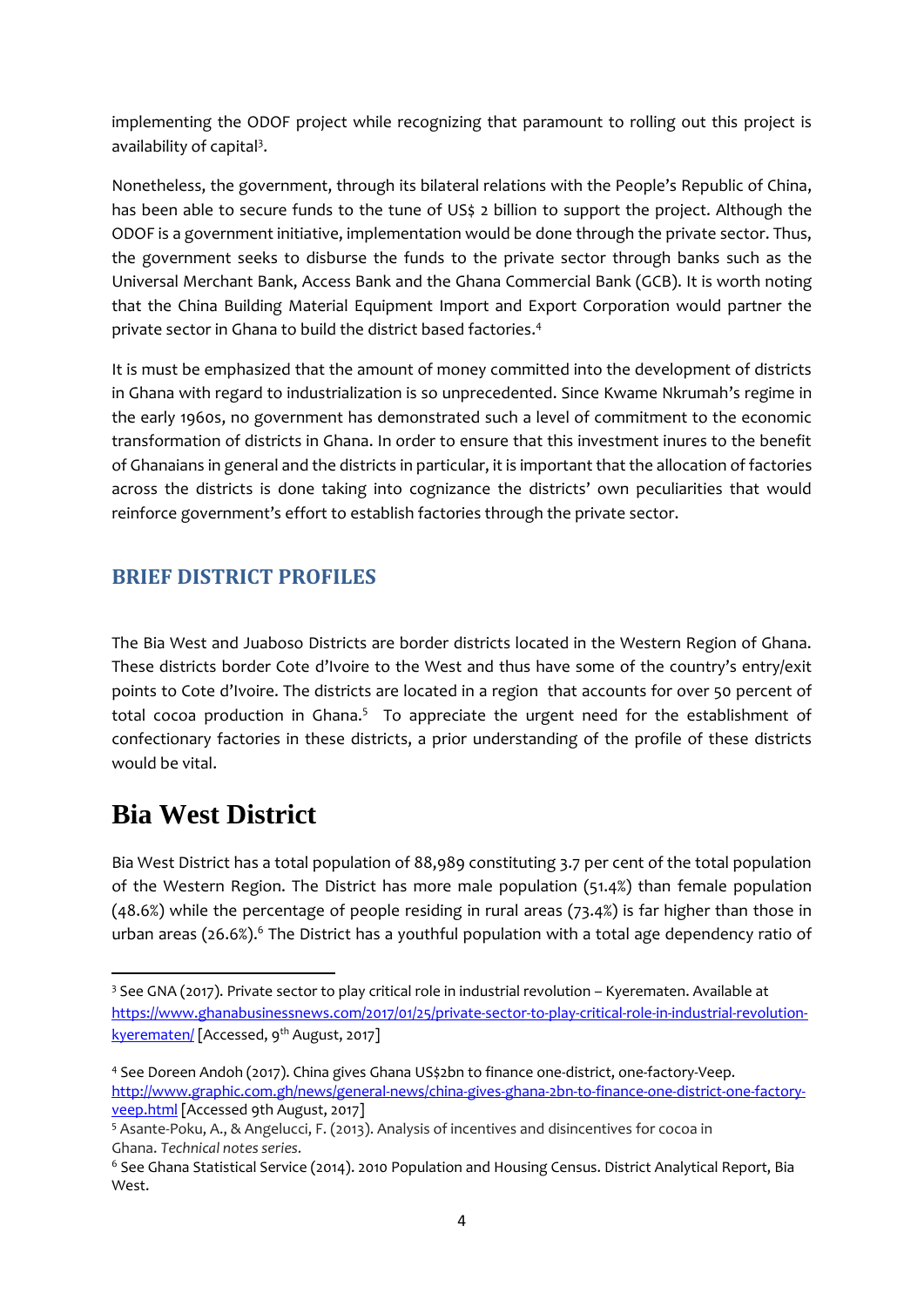79.1%<sup>7</sup> higher than the national average of 73.04%. <sup>8</sup> More than 76.9% of the population, that is, 15 years and older are economically active of which 96.4% are employed while 3.6% are unemployed. Regarding the employed, 74.7% are found in occupations such as agriculture, forestry and fishing; 9.0% are employed in the service and sales sectors while 6.5% are in craft and related businesses.<sup>9</sup> A paltry 23.1% of the population, that is, 15 years and above are economically not active<sup>10</sup> out of which 55.6% are students, 30.2% perform domestic chores and 2.9% are disabled.<sup>11</sup>

# <span id="page-4-0"></span>**Juaboso District**

Juaboso District has a total population of 58,435 representing 2.46% of the population in the Western Region.<sup>12</sup> Males constitute 50.9% of the population in the district while females constitute 49.1%. Approximately 90.7% of the population are rural dwellers whereas 9.3% are urban residents.<sup>13</sup> Like the Bia West District, the Juaboso District has an age dependency ratio of 79.3% higher than the national average.<sup>14</sup> The economically active in the district constitute 83.1% and about 98.8% of the economically active population are employed with only 1.2% unemployed.<sup>15</sup> 16.9% of the population are economically not active out of which 52% are students, 29.0% are engaged in domestic duties while 6.7% are either disabled or too sick to engage in any profit-making activity. Among those employed, 76.2% are in the areas of agriculture, forestry and fishing, 8.5% in service and sales and 5.7% in the areas of craft and related trades.<sup>16</sup>

<span id="page-4-1"></span>It is clear from the foregoing profiles that both districts have similar characteristics though the population size of Bia West District is bigger than Juaboso District. In terms of their economic characteristics, agriculture, forestry and fishing are the key economic activities in both districts but even among this trio, agriculture, especially cocoa production, stands out. Cocoa production is arguably the main economic activity sustaining livelihoods in both districts and needs assessment conducted by IDEG in 2016 suggests that during lean seasons, most economically active individuals become vulnerable for lack of jobs.

**.** 

<sup>13</sup> Ibid

- $15$  Ibid
- $16$  Ibid

<sup>7</sup> See ibid

<sup>&</sup>lt;sup>8</sup> See Ghana: Age dependency ratio a[t http://www.theglobaleconomy.com/Ghana/Age\\_dependency\\_ratio/](http://www.theglobaleconomy.com/Ghana/Age_dependency_ratio/) [Accessed 9<sup>th</sup> August, 2017]

<sup>9</sup> Ibid

<sup>&</sup>lt;sup>10</sup> See Ghana Statistical Service (2014). 2010 Population and Housing Census. District Analytical Report, Bia West.

 $11$  Ibid

 $12$ See Ghana Statistical Service (2014). 2010 Population and Housing Census. District Analytical Report, Juaboso.

 $14$  Ibid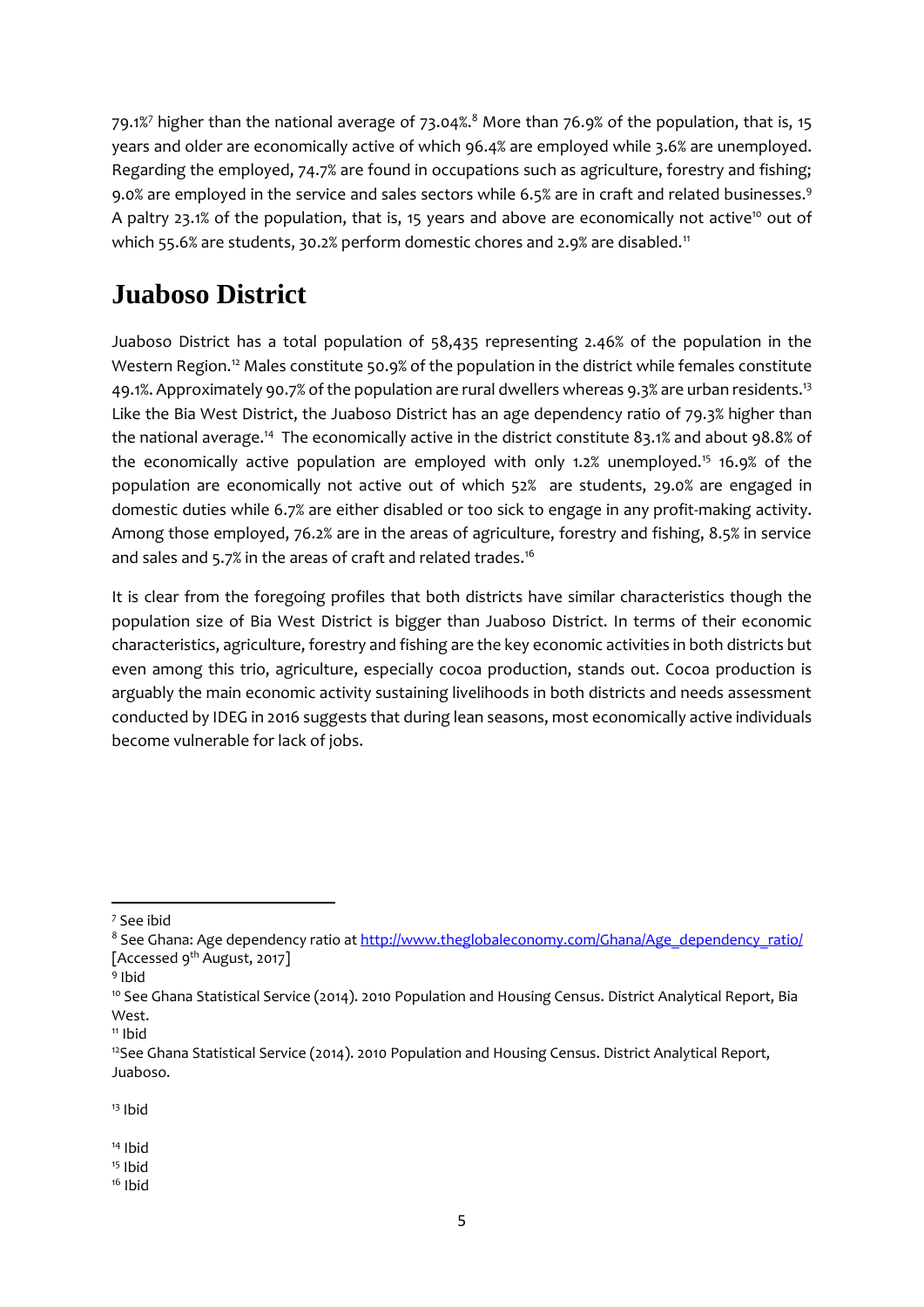### **WHY ESTABLISH COCOA PROCESSING INDUSTRIES IN BIA WEST AND JUABOSO DISTRICTS?**

A significant proportion of Ghana's cocoa beans are exported to foreign confectionary companies which transform these raw cocoa beans into finished products and then export them into Ghana for the consumption of the citizenry. Meanwhile, it is estimated that the export of raw cocoa beans generates approximately US\$ 5 billion while export of value added cocoa products generates more than US \$100 billion. While this is common knowledge, Ghana has, for decades, become a net exporter of raw cocoa beans. This presupposes that the country is automatically out of the US\$ 100 billion revenue quadrant from the export of refined cocoa beans. Although the Cocoa Processing Company (CPC) based in Tema has contributed to adding value to the cocoa beans, the company has in recent years underutilized its processing capacity of about 65,000mt of cocoa annually. This is mainly because the Cocoa Marketing Board (COCOBOD) refused to supply CPC with cocoa beans because of a debt of US\$ 50 million owed the former raising efficiency and effectiveness questions about the operation and management CPC.<sup>17</sup>

Regardless of this challenge, given the billions of dollars that could accrue to Ghana's account, it is imperative that the country considers the establishment of more cocoa processing companies to ensure that a significant proportion of Ghana's cocoa is refined for export.

Unlike the CPC that is based in a non-cocoa producing region, Greater Accra Region (Tema), it is about time that the government's decision to establish factories is governed by rational-economic and strategic calculations. The establishment of cocoa processing companies in cocoa producing districts would be one of the finest policy decisions that any government may take. To that end, government may find establishing cocoa processing companies in Bia West and Juaboso Districts economically and geopolitically useful for several reasons highlighted below.

First, cocoa smuggling into neighbouring Cote d'Ivoire due to the proximity of these districts to that country is commonplace especially when there are more favourable prices in that country than in Ghana. Establishing cocoa processing industries in these districts as part of the ODOF project, combined with other factors such as favourable prices by the Government of Ghana for the cocoa farmer, would effectively serve as anathema to cocoa smuggling from these two districts.

Second, available data shows that not only do these districts have very high economically active population, but also the population is youthful and often predominantly engaged in the production of cocoa. However, given that cocoa production is seasonal, the majority of the economically active or youthful population is often out of job during lean seasons. Establishing cocoa processing factories in this district means that the majority of the youth who otherwise would have been temporarily unemployed during lean seasons would find some decent jobs to do in the factories at various levels and in various capacities.

1

**<sup>17</sup>** COCOBOD begins CPC revival at www. (incomplete citation – check)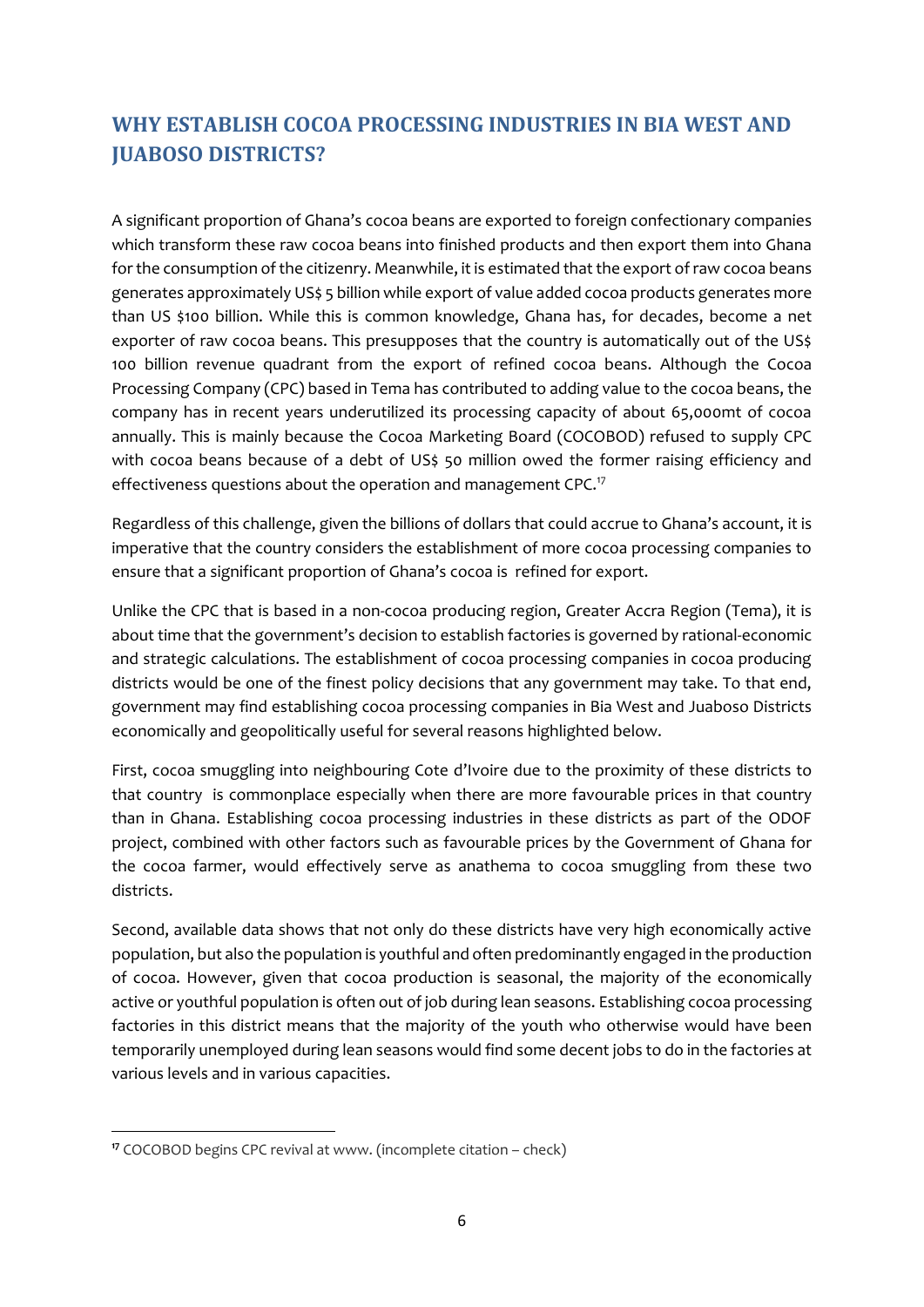Third, in both districts, as is arguably the case in most, if not all cocoa growing areas in Ghana, cocoa growing has often not been viewed as a viable business and that partially explains the apathy of, especially, the youthful population to cocoa farming. The establishment of these factories would provoke an attitudinal change and cocoa business would become viable and attractive to the youth. Moreover, these factories, once established, would further engender more investment into cocoa growing and thus add to Ghana's tonnage of cocoa production.

Fourth, the Juaboso District is known for *galamse*y (illegal small-scale mining) which has destroyed arable cocoa farm lands and caused unspeakable damages to the health and well-being of communities. While the government's crackdown on *galamsey* operators in the district is yielding some positive effects, there is hardly any guarantee that *galamsey* may not spring up in the future. Establishing cocoa processing factories in this district, for example, would provide a greater incentive for farmers to want to produce more cocoa beans and thus prevent them from leasing their lands to *galamsey* operators. This would be a more feasible but sustainable approach to dealing with the canker of *galamsey*.

Finally, cocoa is currently exported to neighbouring countries through major ports in Takoradi and Tema which themselves are distant away from cocoa growing districts. Nonetheless, Bia West and Juaboso Districts are strategic border districts to Ghana's neighbour, Cote d'Ivoire, which has competitive advantage over Ghana in terms of the annual metric tonnage of cocoa produced.<sup>18</sup> Establishing cocoa processing factories in these districts means that refined products could be exported to Cote d'Ivoire at relatively far cheaper transportation costs than would be the case through the traditional route of Tema and Takoradi ports. Thus, the country could save a lot of money on the cost that comes with the export of refined cocoa beans.

#### <span id="page-6-0"></span>**CONCLUSION**

**.** 

True to its promise, the NPP government has been able to negotiate with the government of China and secured funding from the latter to the tune of US 2 billion to be invested into the ODOF project. These district-based industries would be constructed by China Building Material Equipment Import and Export Corporation in partnership with the private sector in Ghana. Given this commitment by the government to district development, this brief argues that construction of confectionary industries in the Bia West and Juaboso Districts is ideal for several reasons. Cocoa smuggling from these border districts to Cote d'Ivoire is likely to reduce while at the same time more employment opportunities would be provided for the teeming economically active and youthful population in the districts that are usually economically moribund during lean cocoa seasons. Moreover, cocoa industries in the district would provide alternative employment opportunities to the youth involved in galamsey, which is a threat to cocoa production, and thus, complement government's

<sup>&</sup>lt;sup>18</sup> In the Crops years 2010/11; 2012/13 and 2013/14 Cote d'Ivoire produced 1.5, 1.4 and 1.7 million tonnes of cocoa while Ghana produced 1 million, 835,000 and 897,000 respectively.

For more information on earlier statistics on annual tonnage of cocoa production between Cote d'Ivoire and Ghana, see Wessel, M., & Quist-Wessel, P. F. (2015). Cocoa production in West Africa, a review and analysis of recent developments. *NJAS-Wageningen Journal of Life Sciences*, *74*, 1-7.